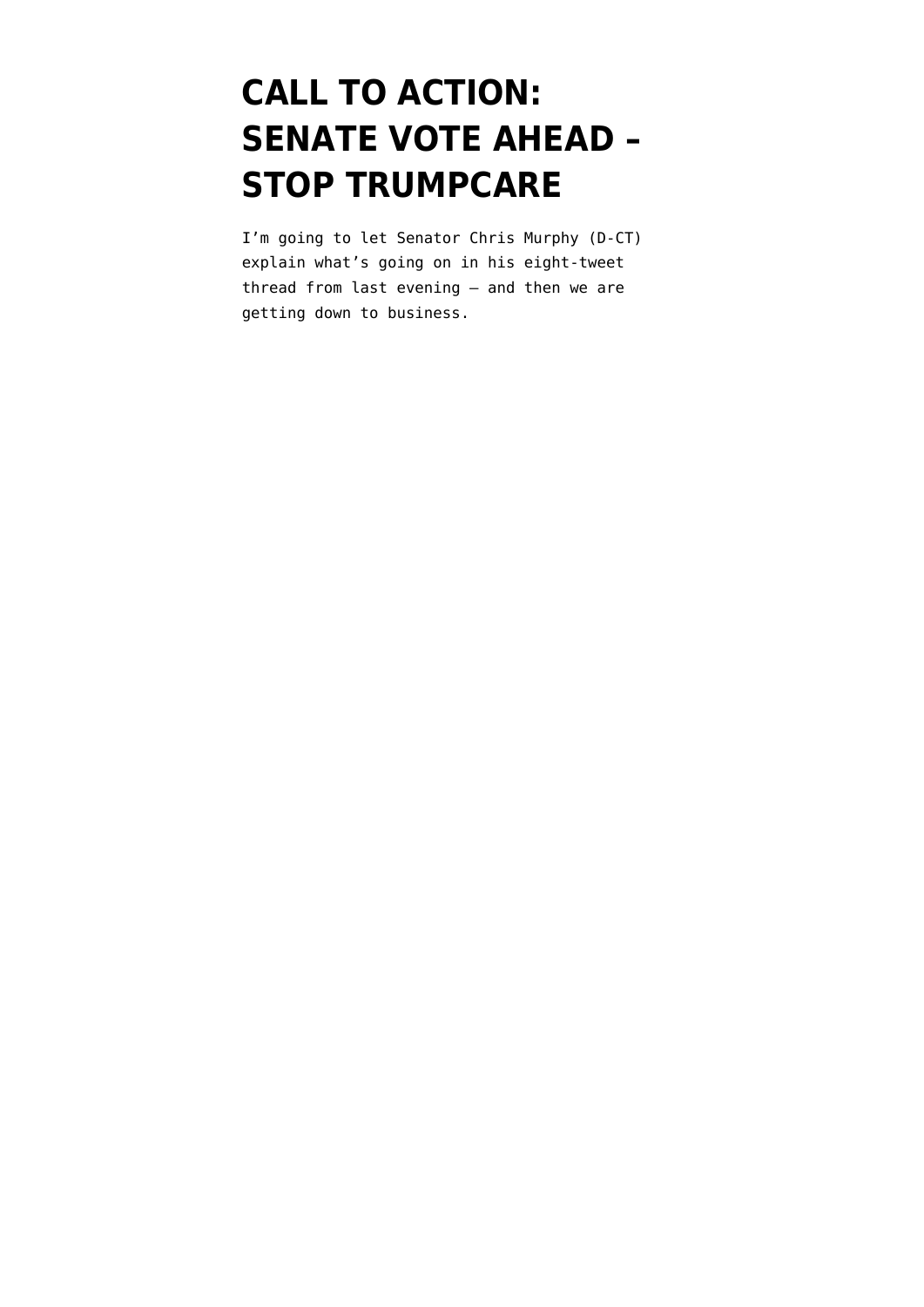

1/48 hours away from a vote on a health care reform bill no one has seen. Let us count thy things that are still totally unknown.

8:06 PM - 23 Jul 2017



2/ For starters, uh...how much does the bill cost? Versions of bill floating around are hundreds of billions different on deficit impact.

8:11 PM - 23 Jul 2017



3/ Is Cruz Amendment in there or not? That kind of matters to billions of Americans who are, or have ever been, sick. They would be screwed.

8:12 PM - 23 Jul 2017



4/ Is the mysterious \$200b "transitional" slush fund in the bill? Brand new idea invented out of thin air last week to buy off a few votes.

8:16 PM - 23 Jul 2017



5/ Are we voting first on the House bill? The first Senate bill? The second Senate bill? A brand new bill? Asking for 99 friends.

8:18 PM - 23 Jul 2017



6/ Parliamentarian says you can't buy off Senators with state-specific funding. Are those sections (like for AK and LA) still in? Out?

8:21 PM - 23 Jul 2017



7/ Are there new provisions written or promises made over the weekend that we haven't seen? If so, will we see them before we vote on them?

8:23 PM - 23 Jul 2017



8/ Finally, will there be a new CBO score, as required by Senate rules, on whatever Frankenstein monster bill emerges from the arm twisting?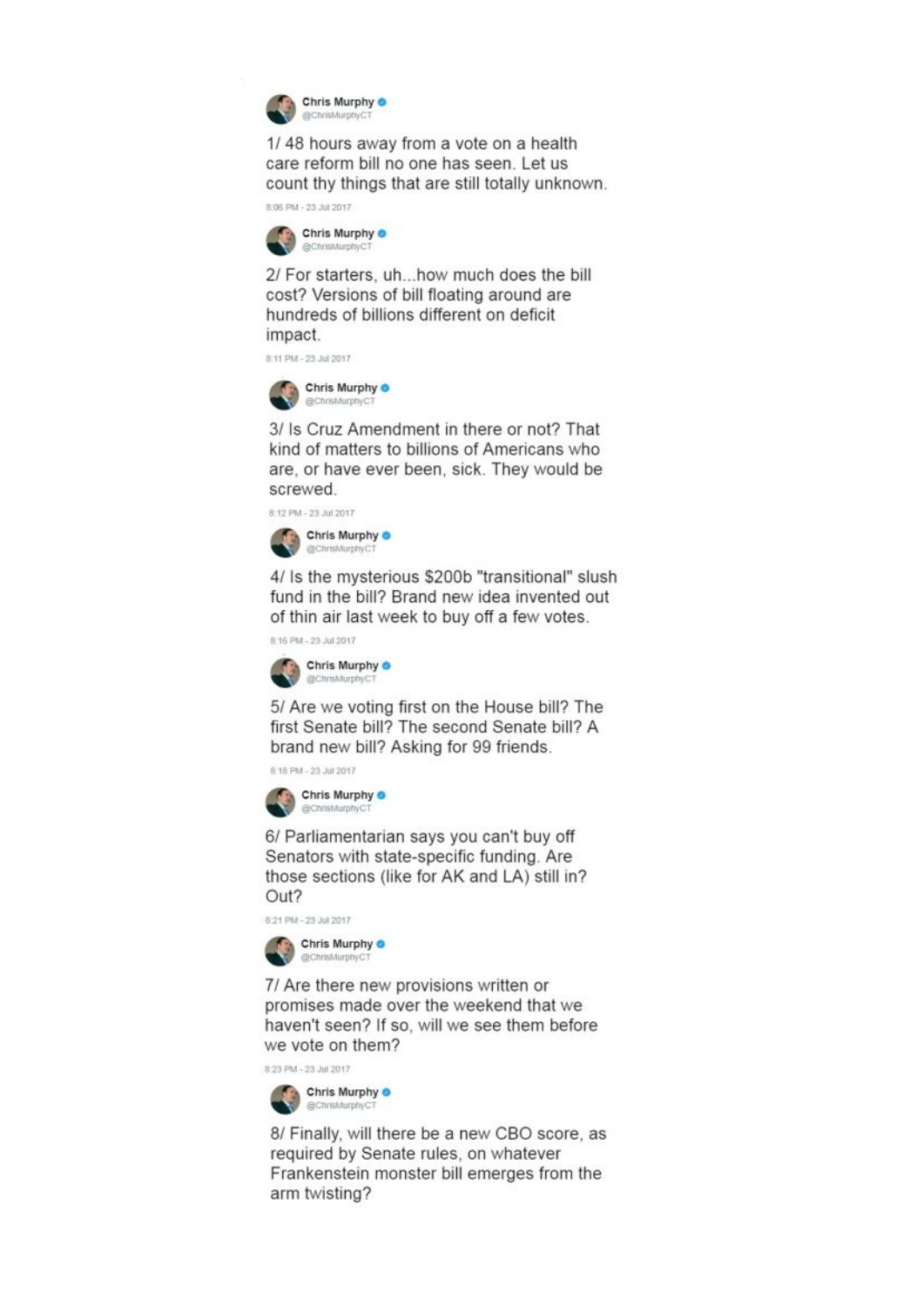Here's HuffPo on [status of this latest iteration](http://www.huffingtonpost.com/entry/republican-strategy-on-health-care-bill-in-flux-ahead-of-vote_us_59757025e4b09e5f6cd05a1c) [of Repeal-and-Replace-ACA.](http://www.huffingtonpost.com/entry/republican-strategy-on-health-care-bill-in-flux-ahead-of-vote_us_59757025e4b09e5f6cd05a1c) Sen. Susan Collins (R-ME) said, "It appears we'll have a vote on Tuesday but we don't know whether we'll be voting on the House bill, the first version of the Senate bill, the second version of the Senate bill," sounding very unhappy about being kept in the dark.

Agreed — this is not how a democracy is run.

#### Two more things you need to know:

— Trump's administration is trying to crash the ACA; [it terminated contractors in 18 cities to](http://www.cnbc.com/2017/07/20/trump-administration-scraps-obamacare-signup-assistance-in-18-cities.html) [help with signups.](http://www.cnbc.com/2017/07/20/trump-administration-scraps-obamacare-signup-assistance-in-18-cities.html) Think of this as the equivalent of voter disenfranchisement by eliminating polls, only in this case, it could have deadly affects on citizens.

— [Trump "asked" Navy service members to call](http://www.huffingtonpost.com/entry/donald-trump-commissioning-ceremony-uss-gerald-ford-political_us_5973f79ae4b0e79ec199b21c) [their senators](http://www.huffingtonpost.com/entry/donald-trump-commissioning-ceremony-uss-gerald-ford-political_us_5973f79ae4b0e79ec199b21c) to vote to repeal ACA. This is an abuse of power; an "ask" by the commander-inchief is an order, and in this case it's an order to U.S. military to take action against their own interests and against their fellow citizens. This may already have had a negative effect on counts based on reports last night on Twitter.

### What's next?

CALL YOUR SENATOR NOW before the vote and ask them to vote NO on the Motion to Proceed, and NO on any subsequent vote to repeal and/or replace ACA.

#### Tools you can use:

Here's calling scripts prepared by the everhelpful @Celeste Pewter, one each for GOP and Democratic senators. (Celeste has [an updated](https://twitter.com/Celeste_pewter/status/889531986091442176) [status](https://twitter.com/Celeste_pewter/status/889531986091442176) on the impending vote, too.)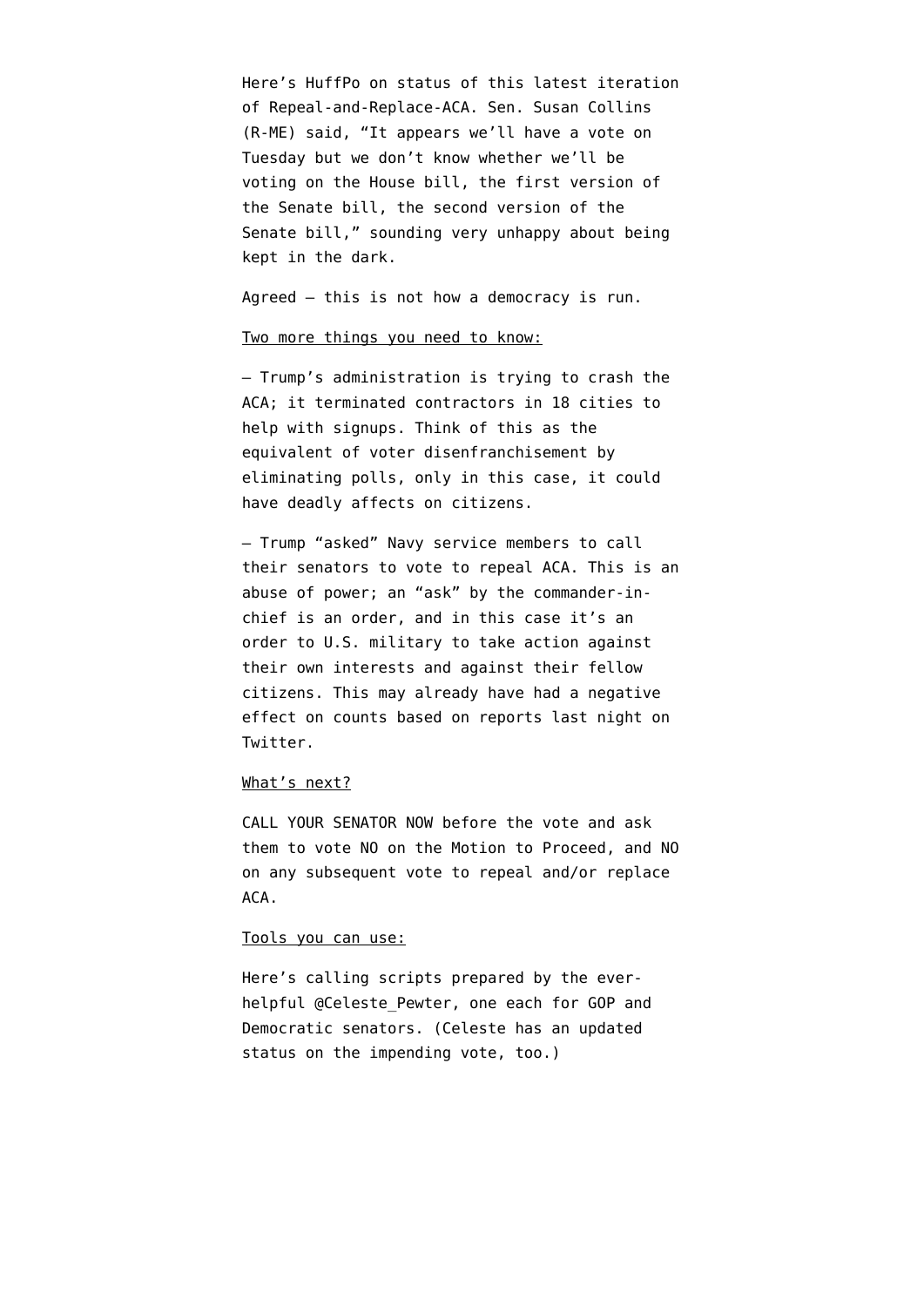## YOUR GOP SENATORS RE<br>incarnation of the BCRA (7

You: Hello, my name is Iname 1. I am calling from I zin code 1.

You: I am calling [SENATOR] to voice my continued opposition to the GOP's attempts to revive the BCRA.

You: The latest CBO numbers - without the Cruz Amendment, and current as of  $\eta$ /20 - states that 22 million would be uninsured by 2026. The CBO also projects that someone making \$26,500 in 2026, would end up having to pay a deductible of \$13,000, a 1525% increase from the \$800 the individual would pay under the ACA. Having  $50\%$  of a person's annual pay deducted for healthcare, would force financial instability on a number of constituents, and bring us back to pre-ACA times

You: Please stop trying to force a partisan fight on our nation's health and well-being. Please follow Senator McCain's call, and either work with your Democratic colleagues on a bipartisan bill or work to save the ACA.

You: I will continue monitoring how your office chooses to respond to this ongoing debate. Please represent your constituents accurately.

Call the capitol switchboard: (202) 224-3121

*WICALLEDMYREPS @ICALLEDMYREPS* 

#### CALL YOUR DEM SENATORS RE: the latest incarnation of the BCRA (7/20)

You: Hello, my name is f name 1.1 am calling from f zin code 1.

You: I am calling [SENATOR] to voice my continued opposition to the GOP's attempts to revive the BCRA, and to thank [Senator] for holding the line.

You: I understand that the Senate Democrats are doing whatever they can to stop the bill, and I appreciate their efforts to continue to encourage that the Senate focus on fixing the ACA instead.

You: I am supportive of these efforts, particularly because healthcare<br>impacts me for these reasons [insert explanation]. Please continue supporting efforts to protect the ACA.

You: I would like to also express my concerns at the latest CBO numbers; the fact that 22 million would be uninsured by 2026, and the skyrocketing deductibles are unacceptable.

You: Thank you and have a good day.

Call the capitol switchboard: (202) 224-3121 **WICALLEDMYREPS @ICALLEDMYREPS** 

Switchboard telephone number: (202) 224-3121

Free fax by internet to Congress by Faxzero: [https://faxzero.com/fax\\_senate.php](https://faxzero.com/fax_senate.php)

Help keep track of responses at: <https://5calls.org/> (not for use on mobile)

For more information on BRCA vote:

Follow [@benwikler](https://twitter.com/benwikler) – MoveOn's Washington DC director, who is all over this legislation.

Follow [@make5calls](https://twitter.com/make5calls)

Follow [@icalledmyreps](https://twitter.com/icalledmyreps)

If you have any more resources to follow on the